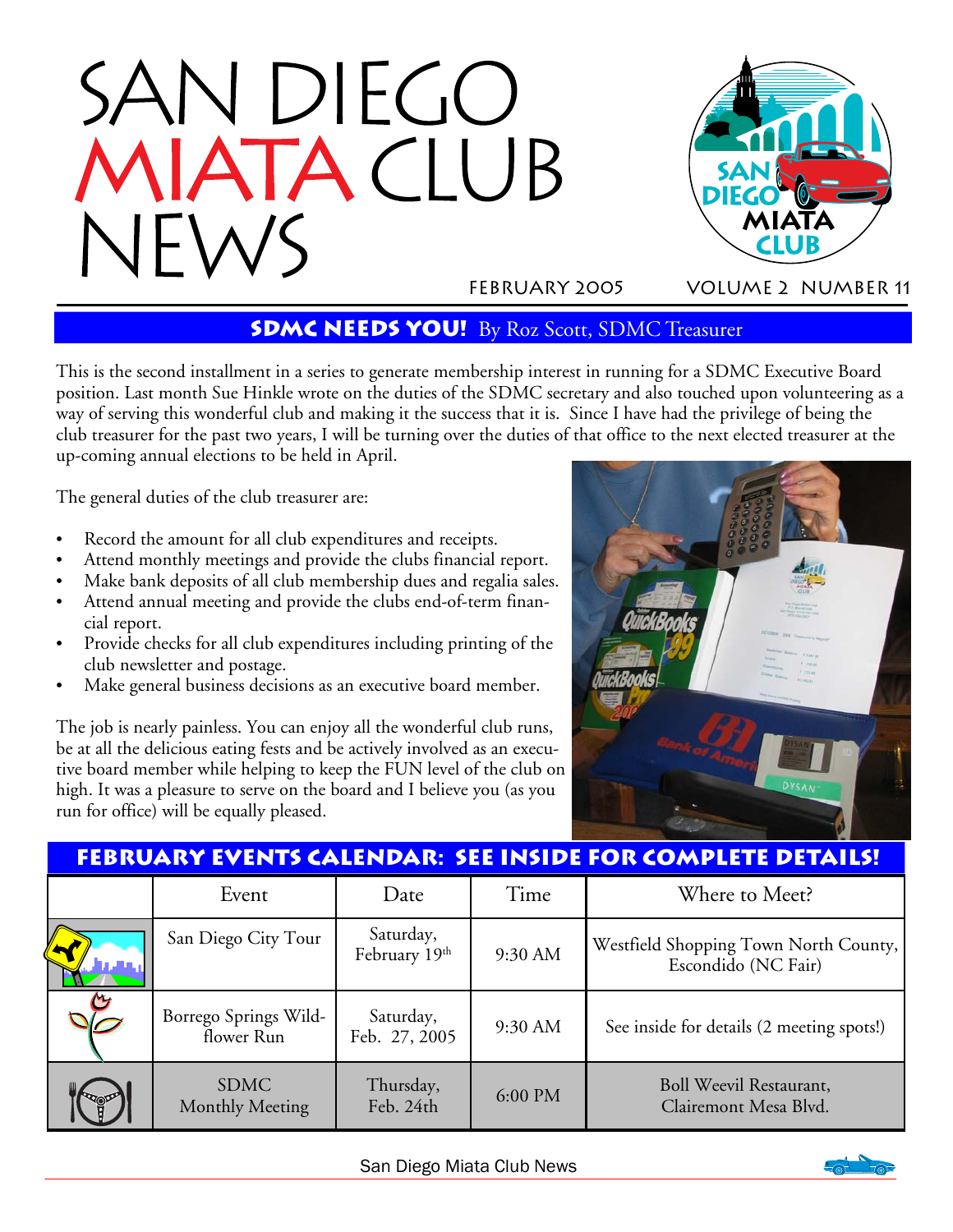#### **Download Instructions SDMC Membership List**

C urrently approximately 94% of our<br>Internet. This capability allows you, as a club member, access to Yahoo groups. What's so special about Yahoo Groups? This gives us access to all the SDMC email, photo catalogs, and list information. On this site we offer club members a membership list that includes, name (both member and SO), phone number (this field is blank if you request it), car year, car color, license plate, and home city (NOT address or zip). This information is available to members ONLY! To access this information you MUST acquire (FREE!) a Yahoo Group account. Once you have this account setup do this:

1. Go to http://groups.yahoo.com/ (on left, top of screen you will see sign in section, logon here with name and password) note; most browsers will allow you to save this location with your password and login name. Bookmark this location and everything will be automatic after this point in time.

2. In the upper left corner you will see a section that says "My Groups." Put your cursor on SDMC-LIST and single click the left mouse button.

3. You are now on our group site. You can get to email, photos and other sources. In this case, look in the upper left section and place your cursor over "Database" and single click.

4. You are now in the Database section and you will see a list of available club databases. Single click on the desired database (most current as of this instruction is "July 2003 SDMC Membership Roster.")

5. You are now in the database and you will see a list of all club members. To sort (alphabetize by last name), single<br>click on the field labeled "Last Name." You can sort on any other field you desire.

6. To print; single click on "Printable Report." On your browser go to "File" (upper left corner) and single click. This will drop a pull down menu of file functions. Near the bottom of the drop down menu you will see "Print." Single click this command.

7. A print menu will pop up giving you access to your printer controls (this presupposes that you have a printer hooked up to your computer).

Once your printer is configured to your liking, single click on the "OK" or "Print" button.

8. Voila! you now have 17 (or so) pages of the SDMC Membership Roster.

### **Newsletter Team**

EUNICE BAUMAN, Editor-in-Chief newsletter@sandiegomiataclub.org

LAURIE WAID, Layout Editor BRENDA KAY, Features Editor SCOTT LEWIS, Tech Editor STEVE WAID, Events Editor DYANNA SMITH Mailing Coordinator BARRY BILLINGSLEY, Ads Editor ROBIN FAIRCLOTH, Proof Reader

Digital copies provided by:



Banners Vehicle lettering Lobby display signs Window lettering **XEROX** copies Trade shows

858-486-6771

13000 Danielson St., Suite G Poway, CA 92064 Fax 858-486-6779 signup7@aol.com

## **Mission statement**

 $\mathcal T$ he purpose of the club is to promote the enjoyment of, and enthusiasm for, one of the world's most exciting sports cars the Mazda Miata.

Owning and driving a Miata is one of life's great pleasures, and adding the company and camaraderie of<br>like-minded enthusiasts only enthusiasts only enhances the experience. Won't you join the fun as we enjoy the beauty of San Diego County from the seat of a very special little roadster?

#### **Let's have fun driving our Miatas!**

The SAN DIEGO MIATA CLUB has established a dedicated World Wide Web Home Page at: www.sandiegomiataclub.org

Dedicated 24-hour voice message line: (619) 434-2007 P.O. Box 421506 San Diego CA 92142-1506

## **Board of Directors**

Executive Board President STEVE KENNISON (858) 271-8498 president@sandiegomiataclub.org

Vice President BRUCE LEWIS (619) 447-0930 vicepresident@sandiegomiataclub.org

**Secretary** SUE HINKLE (760) 735-9456 secretary@sandiegomiataclub.org

Treasurer ROZ SCOTT (760) 789-3872 treasurer@sandiegomiataclub.org

Administrative Board Membership LAURIE PATTON & JUDY RYAN (619) 434-2007 membership@sandiegomiataclub.org

Events Coordinator STEVE WAID (760) 432-0727 events@sandiegomiataclub.org

Club E-mail Postmaster BOB KLEEMAN postmaster@sandiegomiataclub.org

Webmaster DAN GARCIA webmaster@sandiegomiataclub.org

Club Regalia<br>VERONICA DIDIER regalia@sandiegomiataclub.org

**Newsletter** EUNICE BAUMAN (619) 449-4535 newsletter@sandiegomiataclub.org

To send e-mail to all members of the board: board@sandiegomiataclub.org

#### **Notices**

The SAN DIEGO MIATA CLUB is a nonprofit California corporation. The SAN DIEGO MIATA CLUB NEWS is the monthly newsletter of the SAN DIEGO MIATA CLUB. Use of articles or stories by other Miata clubs is hereby granted, provided proper credit is given.

Submissions to the newsletter are welcomed and encouraged. When possible, please e-mail your submissions to the newsletter editor. Submissions may also be mailed to the club's post office box.

Submission deadline is the 15th of each month. Editor reserves the right to edit all

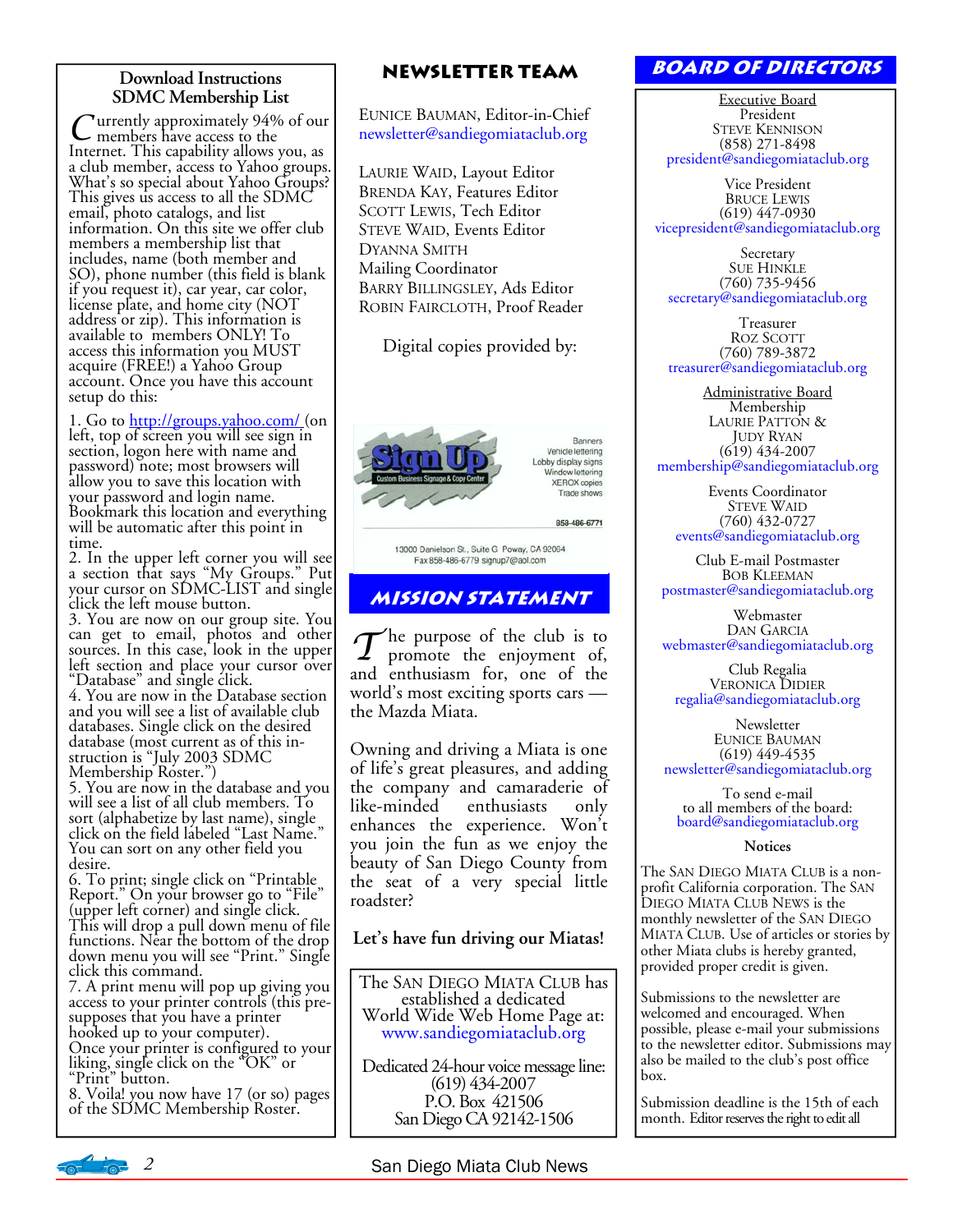# **February sdmc events**

### **San Diego City Tour Saturday, February 19th 9:30 AM**

Meet under the big sign at Westfield Shopping Town North County under the sign in Escondido.

Instead of driving as a group as we usually do, we will have a course with several meeting points and a time of departure from each. Because we will be touring in areas where traffic signals would break up a group, we will go as individuals. One meeting place will be in Old Town for lunch.

Come see many of the tourist highlights of our City and enjoy each other and our Miatas. Highlights will include a stop in Balboa Park and at the top of Mt. Soledad. We will return to Westfield Mall 5 to 6 hours after we start.



## **Borrego Springs Wildflower Run Saturday, February 27, 2005**



9:30 am (meet at Westfield Shopping Town North County under the sign) 10:15 (meet at Sizzler Parking Lot, Main Street, Ramona)

We have two meeting places to make it easier for South and East County folks to join in! Take a scenic drive to Borrego Springs for lunch

(bring a picnic for Christmas Circle Park or enjoy one of the restaurants) then drive back through Julian.

There should be a bumper crop of wildflowers this year because of all the rains. Join us for some great driving roads. Run leaders to be determined.

# **The SDMC Fun Team - 2005 Events Report**

The Fun Team met this week to plan an events calendar for 2005. The search is now on for Club Members who would like to give a little time and energy to the Club by leading and/or coordinating an event.

Some of the events planned for 2005 include a Progressive Dinner, Tech Days, showing our cars at Del Mar Fair and other car show events, a gimmick rallye and an overnight trip to Arizona.



If you would like to help with any event (lead, help lead, bring coffee, whatever!) please contact a fun team member: The Fun Team is led by Steve Waid, events coordinator, and includes Art Hamilton, Brenda Kay, Debbye and Bruce Lewis, Dennis Garon, Elliot Shev, and Mark Booth. You can contact Steve at 760.432.0727 or swaid@cox.net.

*Remember, your help can be a little or a lot! We are here to help with whatever YOU would like to do. Our club depends on everyone volunteering… not just a few doing all the work.* 

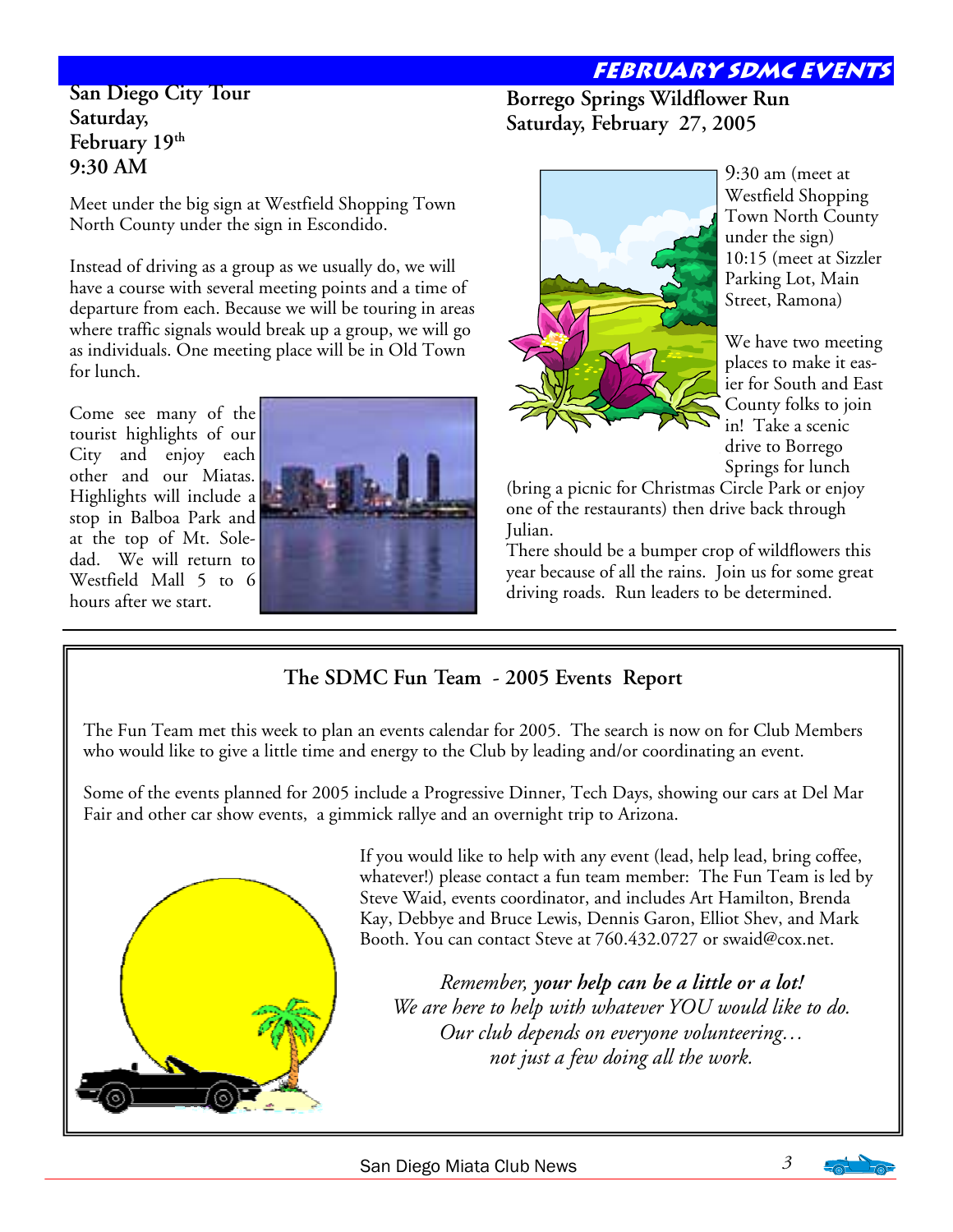# **membership information—judy ryan & laurie patton**

**Membership Statistics** 

### **New Members**

 As of January 8, 2005 there are 296 memberships (108 single, 188 dual) and a total of 484 members.

 elcome to our newest members (since last newsletter): (5)

Steven and Charries Broderson San Diego 90 Red

Jayne Chelberg Temecula 2002 Dark Blue

Steve and Karen Diffenbacher Upland 99 White

Rick and Carolyn Gloistein Chula Vista 92 Red

Tom & Merrilyn Holcomb Long Beach 1995 Black

#### Memberships by Miata Color: 81 Red 47 White 24 Black 23 Silver 12 Emerald Green 12 Titanium 11 Montego Blue 10 Yellow 10 Sapphire Blue 8 BRG 7 Twilight Blue 7 Crystal Blue 7 Mahogany 5 Mariner Blue 4 Laguna Blue 4 Garnet 4 Midnight Blue 4 Strato Blue 3 Starlight Blue 3 Marina Green 2 Splash Green 2 Merlot 1 Evolution Orange

- 1 Laser Blue
- 5 Unreported

### **Renewing members (since last newsletter)**

Bill and Tammy Kellerman John & Linda Breen B Jason & Joy Brent Marcia J. Doht Alan Kagan Jill Wilson Lee Kerl Dale & Linda Lee Dennis Peck

# **Badges?**

 ${\mathcal H}$  ave you wondered how to get those nifty engraved plastic name badges that have been turning up on members at the latest events? They are available for a mere \$6.50 each, including shipping to your home, from VICKY KRUEGER. You will need to give her cash up front, as the badges need to be paid for in advance. Lots of colors are available to match your Miata.See Vicky at a

# **WANTED:**

Feature writers - for the newsletter. Topic? Anything relating to our little car and our love for driving. It might be a technical article, a "How To", or a "How not to", a "where to go" or a "where not to go", personal driving experience, positive or negative, or just your opinion.

I know there are several good writers out there waiting to be discovered. Contact Brenda Kay, our Feature Editor, at brendakaycmc@hotmail.com or e-mail me at newsletter@sandiegomiataclub.org and get those

> creative juices flowing.......before we call you. The deadline is the 15th of each month.

Thanks in advance for



*April 9, 2005 at the Kodak Theatre Reservation Deadline: February 28, 2005 For Best Seats* 

# *Call (818) 712-9572 today!*

*This is the event of the year that fills the Kodak Theatre in Hollywood with over 3,000 people who, like you, are Certifiably Car Crazy. Join us as we celebrate together our passion for great cars and honor our heroes, including the Person of the Year for the Car Hobby.* 

When: Saturday, April 9, 2005 4:30 p.m. VIP Arrivals, Pre-Award TV Interviews 6:00 p.m. Meguiar's Award Gala

Where: The Kodak Theatre at Hollywood & Highland 6801 Hollywood Blvd, Hollywood, CA. 90028 www.kodaktheater.com

Attire: Black Tie Optional Also Acceptable: Men: Dress slacks/dress shirt Women: Dress/skirt/pants suit Minimum Age: Must be 18 to attend

stepping up to the plate! *The Meguiar's Award Selection Committee meets on January 31, to select the 2005 Person of the Year for the Car Hobby. To learn about our 2005 Recipient and other VIPs who will be honored this year, go to www.meguiars.com after Monday, February 7, 2005* 

*4* San Diego Miata Club News

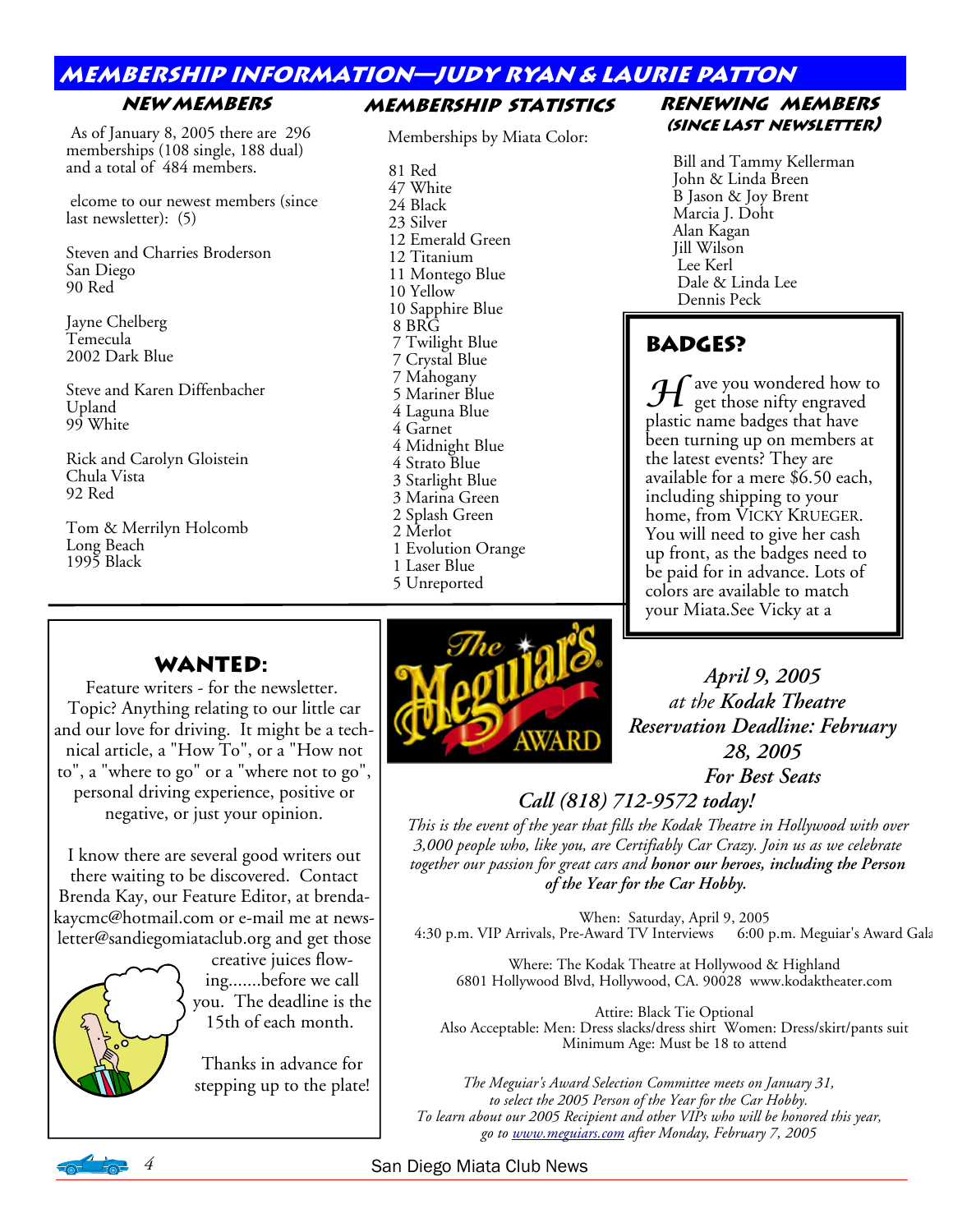# **Future events**

## **St. Patrick's Day Poker Run for Charity Saturday, March 19, 2005.**

The San Joaquin Valley Miata Club would like to invite all owners of Miatas to the eleventh annual St. Patrick's Day Poker Run for Charity through the foothills of Fresno and Madera counties. Portion of the proceeds from this event will go to local charities. For more information call Ron at 559-323-5243 or visit our web site at <http://www.sjvmc.net/.



### **Miata Performance Driving School March 25, 26 & 27, 2005**

Check your tires, put your helmet on and fasten your seat belt. The Miata Performance Driving School at Thunderhill Sports Park in Northern California is accepting registrations for the class of 2005. Now in its ninth year, the 2005 Miata Performance Driving School will again bring Miata owners from all over the country to Thunderhill to learn how to get the most from their Miata.

 The 2005 school will be held March 25, 26 and 27, 2005 at the Sport Car Club of America's Thunderhill track in Willows just off Highway 5, about an hour's drive north of Sacramento. The track has been the filming site for many car commercials, so you've probably seen it on TV. This course teaches Miata owners the basics of high speed driving, equipment, human limitations, proper steering techniques and lots of other skills necessary for safe performance driving.

The weekend is packed with activities beginning on Friday with a dinner, followed by classroom style lectures and training from SCCA instructors. Saturday morning



**Search for Madonna 2005 Saturday, May 7- Monday, May 9,** 

The annual search for fun continues at the Madonna Inn in San Luis Obispo for this three days of fun. Leave early Saturday morning and return

on Monday. Reserve the room you want by going on-line at madonnainn.com and selecting your room. Then call Barbara in group reservations to see if your choice is available and finalize your reservation.

 This year instead of a banquet, we will have a free night on Saturday night. Some of us will attempt to get reservations for the night tour at Hearst Castle (can only be made 56 days in advance). Sunday will again include the Morro Bay Car Show and dinner at McClintocks. Also, we will be driving some of the best roads on the Central California Coast. For details contact Steve or Laurie at swaid@cox.net or (760) 432-0727.

the action turns to the track with some more instruction, both in and out of the Miata. Most of Saturday and Sunday will be spent on the track with some time in between sessions to talk to fellow Miata owners and see some of the latest Miata accessories.

For the second year in a row, Saturday night will feature a BBQ at the track. This dinner gives students and instructors the opportunity to talk over the day's activities. "The entire goal of the weekend is to enable Miata owners to become better, more skillful drivers both on and off the track," said Ken Freeze, the event organizer.

The class is limited to 80 students with from 40 to 45 instructors, making for a 2 to-1-instructor ratio, a ratio higher than driving schools costing thousands of dollars.

There's nothing quite like having a Sport Car Club of America instructor right next to you as you drive lap after lap on a race course, helping you to learn just what you and your Miata are really capable of. You can register via the Internet by going to the Miata Performance Driving School Web Site at www.teammiata.com/ thunderhill/school.htm. Fill out the online form, or download the PDF file and print it out and

San Diego Miata Club News *5* 

send it in with your check. If you don't have Internet access, send a self addressed, stamped envelope to: Ken Freeze, Miata School, 1521 Ridgewood Dr., Martinez, CA., 94553 and a complete packet will be sent to you. But hurry, the past two years the class was full by the first of December so don't wait until its too late and have to wait until 2006.. Come join us for a weekend of learning, while having a lot of fun, as you drive on the Thunderhill track with SCCA instructors and fellow Miata enthusiasts. At \$400 it's the best accessory you can add to your Miata and have fun while doing it! See you on the Track!

Ken Freeze (925) 370-8262 Voice (925) 0-8532 Fax



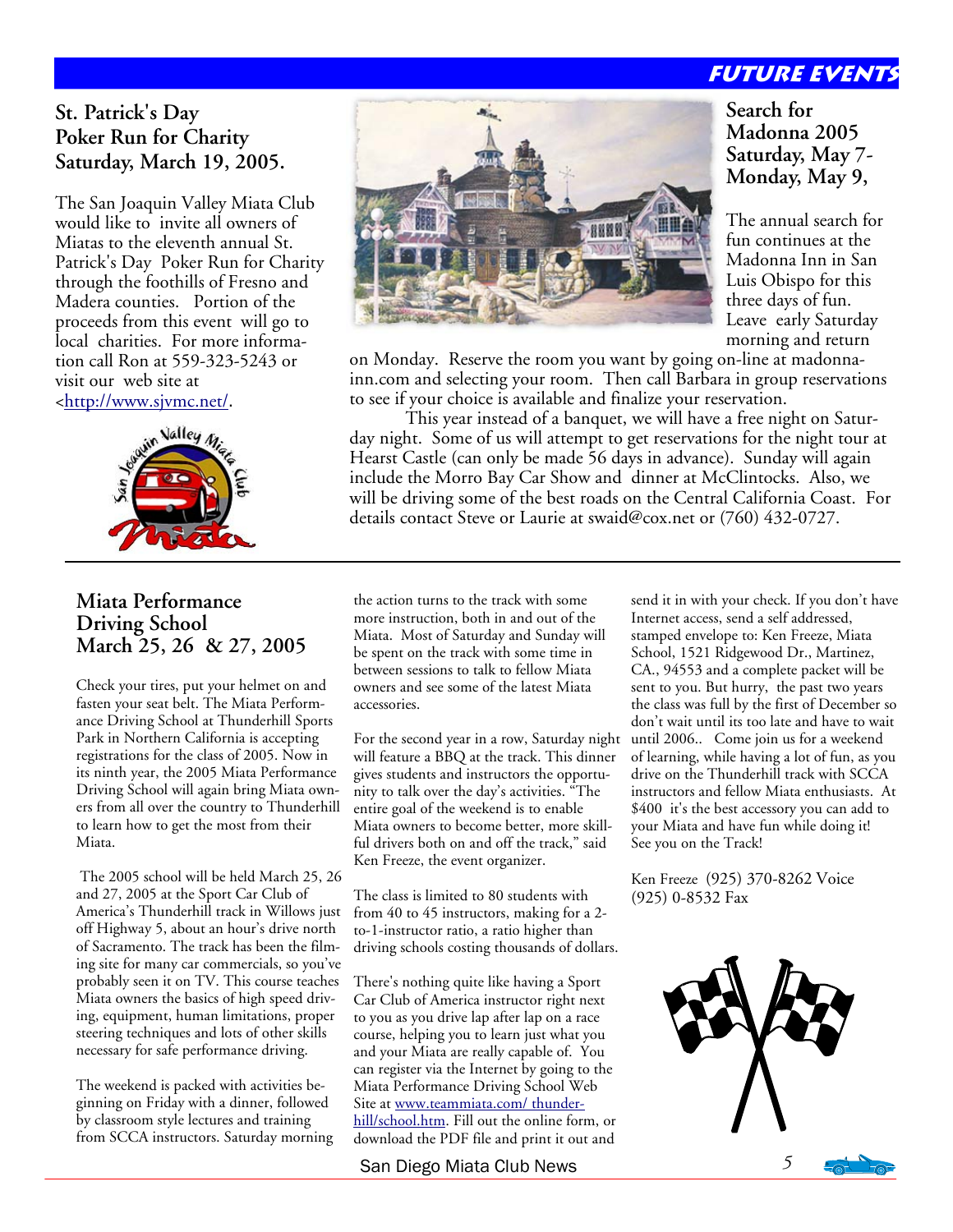#### **Member profile: Abraham Mara by Abraham Mara**



find myself writing about my love for my car at a time where I haven't been in the car in two weeks. Some may think this is because the weather is a bit rough to be driving a ragtop, but those wouldn't be folks who own one now, would they? My Miata is down, for the first time, for more than a day or two's work, as I've finally stepped up to the plate and put a turbo on it. But how did I get from riding a bicycle even a couple towns over to building a 300hp monster? Let's see….

 I was born and raised in Livermore, California – an hour inland from San Fransisco – "by all those windmills" to anyone who's ever passed through. My father always had a project or two in the garage, he was a mechanic for years before going to school and becoming an engineer. I didn't get my first car till the year before graduation from high school, but between the Pinto with Datsun motor in it, the dune buggy, the willy's army jeep, the ¼ mile vega, the camper van conversion, and countless other cars that made it through that garage I always had something to watch and help figure out. And when I needed rides I could always find a friend who's car I'd helped to fix who owed me a favor. When I did get a car it was a 92 horsepower monster – an 86 Pontiac Fiero, but being very aerodynamic, all plastic, mid engined, and cheap, it had much of what I've come to appreciate in a well designed car – that you don't have to spend a lot to have something great.

At 18 I went off to the UC Santa Barbara to major in physics, and in my time

there I got to work on many projects including

hydrogen conversion emissions testing, concept engine/generator design, astrophysical "big bang" research (where I built most of a giant flying telescope that's core was less than 1 degree above absolute zero), looked at crystallizing proteins, helped to develop microscopes with little fingers that actually "feel" individual atoms, and even worked for Caltrans for a while. I'd left my car behind, but a few years into school I did manage to pick up a 400cc Suzuki for \$200. A year later I got a 1100cc turbocharged Kawasaki, and some time later still picked up a 750 katana (for commuting). Since then I've added a 700cc Magna and a 600cc Ninja. Anyone want to buy a motorcycle cheap?

Since moving to San Diego I had a couple of jobs and a couple of cars, but the Miata seems to be a eye opening last stop for me. After

owning the car for nearly a year I discovered the SDMC – which I'd seen the year before at the Coronado Speed Festival and was duly impressed. Ever since joining the club I've told all my friend's I'd buy another Miata even if I didn't like them just to stay with this great group of people. And I started modifying the car a little here and there. KYB shocks, Flyin' Miata sways and springs, a great set of wheels from Brian Goodwin, some bracing that was donated to me, and various little details (like making the

power windows work without the key, and an MP3 input). Due to the club, I started Autocrossing when I can make time, been on many runs, modeled my car for RonalUSA (check out pics at http://ronalusa.com/cars/mazda\_miata.html), had my car signed by Tom Matano, and even managed to come away with a great plaque for winning the Surf'n'Safari Murder Mystery! The great experiences and people just keep coming – SDMC and SoCalm are like a wonderful extended family for me here in San Diego. And as soon as local favorite and all around nice guy Larry Dennstedt gets me my head back (no rush Larry!) I'll be out there in the twisties with all you wonderful folks again, enjoying the very best this fine automobile has to offer – a fun drive on some fun roads. I still have flashbacks to my first Puke and a wonderful drive back from Yosemite with the Woods, and look forward to many more runs in my future!

Photos by Abe Mara







*6* San Diego Miata Club News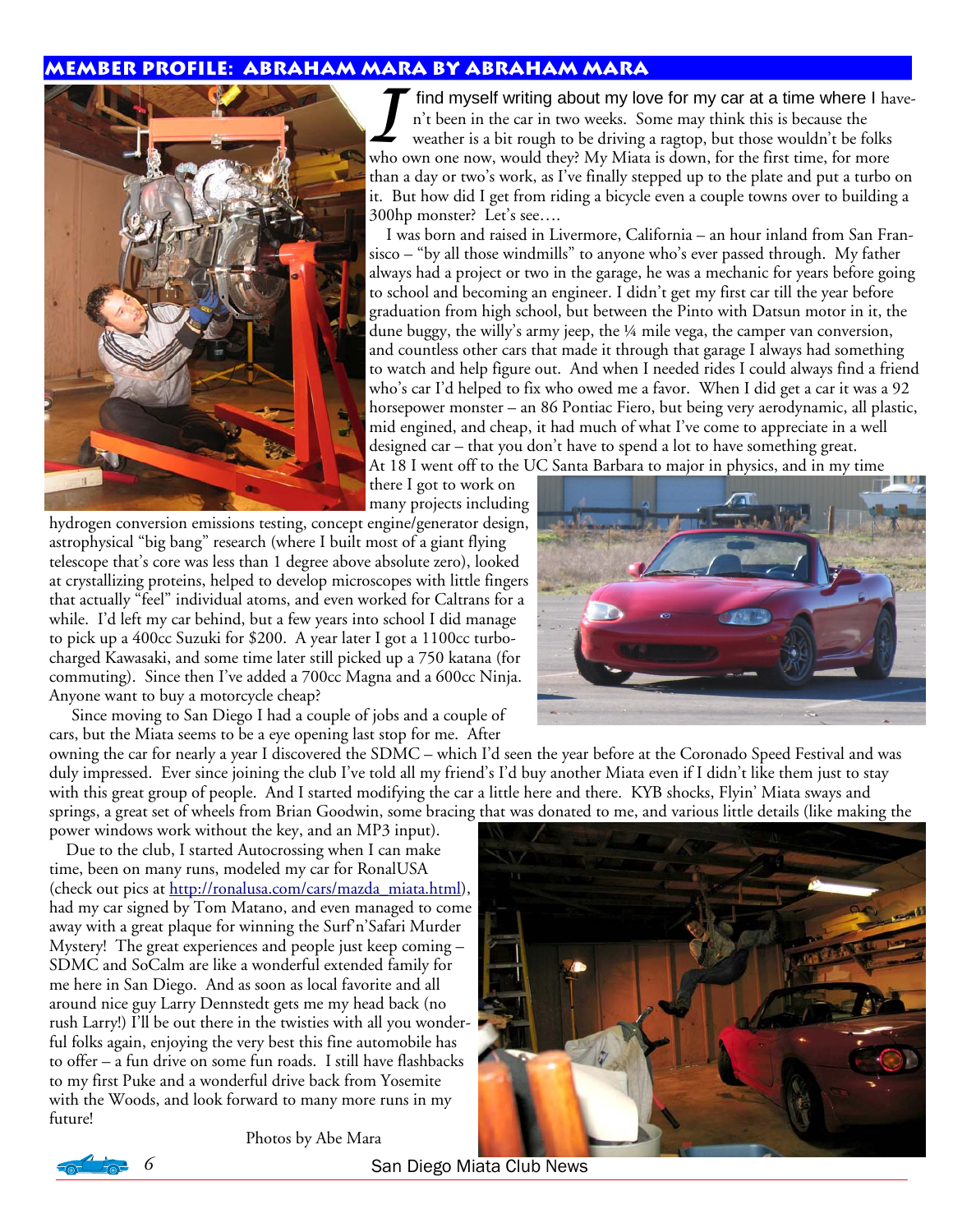

Classified ad space is provided free of charge to members only. Ads must include your first and last name, telephone number, and email address with each submission. Must

agree with current club roster. Send to: newsletter@sandiegomiataclub.org

For Sale: Carbon fiber Monsterflow intake and aluminum cool box for 99-05. \$150 Kevin at khaywood@qualcomm.com, ph 858- 651-5167

 For Sale: COMBINATION TRACK/CARGO TRAILER. Harbor Freight 4' trailer w/12-inch wheels. Large-capacity storage pod (Sears roof-top carrier) can be removed in minutes to set up for track or autoX use. Two uprights for vertical tire mounts and small tool box included. Excellent condition. Currently licensed 'til 07. \$175. Joe Moore (619) 473-8295 moore28944@sbcglobal.net

 I am selling my 1990 red Miata (just got a new  $(04)$  with  $150,000$  mi. and the following: A/C, Airbag, Eclipse am/fm/cd player, Headrest speakers, New Miata floor mats, 4 new Dunlop Sport A2 tires, with 2 spares, Wind deflector, Hard Dog roll bar, anti-sway bar, power steering; recently serviced with new brakes. Original Miata Club owner; Well maintained -always garaged- looks good, runs good. Asking \$2950.00 Contact Lou Stark 760-809-5109; or lous92007@yahoo.com

 For Sale: 1999 Emerald Green, leather package, Torsen LSD, tan top, stock, 51,000 miles, \$9400/OBO. John Tellew 858-229-3439 or jtellew@san.rr.com.

 For Sale: 1999 Miata \$9500 Black with Tan Leather, 66,000 miles, CD / Bose Sound System, Power Windows, Mirrors & Antenna, Fog Lights, Keyless Remote, Car Cover, Dealer Serviced, Recent 60K, Check-Up, All Records, Garage Stored, Grant W 760-725-9902 H 760-729-9186 LejonvarnGE@i-mef.usmc.mil

 For Sale: 1999 Mazda Miata convertible, in showroom condition Only 20,000 miles, hardly ever driven. Black with leather interior, automatic 5 speed transmission, fully loaded. Must see to appreciate. Asking \$10,500 obo. Please call Kevin at (909) 393-6603 tk.smith1@earthlink.net.

 For Sale: 1999 Miata, white with black interior. Excellent conition. 5 speed, A/C PS, PB, PW, cruise control AM/FM CD. Must sell, just bought 10th Anniverary Edition. \$9950 or best offer. Please call Neil Monastero 760 758-5858 dynaglide@sbcglobal.net

 For Sale: Early 91 1.6l engine \$150, 91 5 spd tranny no grinds \$100, Jackson Racing 89-93 header. \$150, first generation wheels with Kumho victor racer tires 195/60 R14 40% tread left. \$200. All items are pick up only cozmodave@cox.net

 For Sale: 2003 Miata - \$14,995/OBO Includes balance of the four year, 50,000 mile Mazda war-

ranty; is transferable. Approx. value of carefully selected upgrades is almost \$3,300! Perfect condition, California car kept in a garage, never been in an accident. Low miles (under 10,000) Beautiful red exterior with black cloth interior (the seats were always covered so they are like new). Professionally installed, awesome-sounding audio system with plenty of power for use in a convertible: includes Pioneer head unit with cd & remote control, Infinity speakers (woofer, tweeter & crossover in each door, set in high grade sound insulation) and "Performance Teknique" amplifier (mounted out-of-the-way, behind the passenger seat). Very rare MAZDA FACTORY LIGHTWEIGHT "Club Sport" PERFORMANCE model (no A/C or power assisted steering) with a special "factorytuned suspension" and torque-sensing limited slip differential. This special Miata was designed for maximized performance as compared to all other 2003 Miata models. 16-inch alloy Mazda wheels. Five-speed manual transmission. Mazda factory sport suspension upgraded with externally adjustable KONI shocks and Racing Beat larger diameter front swaybar (all professionally installed). Autopower rollover bar with SFI elliptical padding (provides more padding closer to the occupants' heads) and custom, professionally upholstered black cover. Professionally reupholstered boot cover to fit around base of rollover bar, all plastic interior pieces carefully trimmed around base of rollover bar. GoodWin Racing polished stainless steel, nice-sounding exhaust. - Original parts (Bilstein shocks, stock front swaybar, exhaust, etc.) were kept, are also like new and are included. Professionally maintained, and warranty-related updates performed (including the clutch update), by the selling Mazda dealer. I did not intend to sell this car so I spared no reasonable expense and took the time to do the research and set it up just right. Jan Wagner (858) 792-9567 jwagner2@san.rr.com

 For Sale: 4 Stock steel wheels from 90 Miata. Tires mounted on them but stored for years - \$80. '90 Miata car cover - North Coast - \$20. Anne Henry 858-273-8460 altres10@earthlink.net

 For Sale: Complete set of four 14" BBS light weight spoke wheels mounted with as-new Dunlop D-60 A-2 tires. Complete set includes: 4 wheels, 4-center caps, 4-valve caps, center cap wrench, 4-tires SHOWROOM CONDITION! \$1000.00 firm. One 14" BBS light weight spoke wheel (complete set, but no tire). \$225.00; One BBS wheel CENTER CAP. \$60.00 …Note: a special price may be possible for complete package. TAN TOP BOOT FOR M-1 (used, but in great shape). \$125.00

David Bryan (619) 334-4624 dbryanzoo@aol.com

For Sale: 4 Stock steel wheels from 90 Miata. Tires mounted on them but stored for years - \$80 1 90 Miata car cover - North Coast - \$20 Anne Henry 858-273-8460 altres10@earthlink.net

 For Sale: Air filter replacement for 90-97 MX-5 \$10.32; strut brace for M1 models "Ractive" brand \$16.48 Call Fred Lerner @ 760.761.1106 or e-mail over-

thefence@sbcglobal.net

 For Sale: from a 1994 Brilliant Black: Left & Right Tail Light Assembly \$40.00, Sun visors \$10.00, Tan Floor mats used \$20, Black Gas Bib

## **Classified Ads**

\$5.00, front left & right Turn Signal Assembly \$40.00, Rear View Mirror \$5.00, BSP Tan Leather Style Bar Cover \$10.00,Brass and Chrome License Plate Frame with Logo \$10.00, Eye Ball Vents Set of 4 \$20, 4 Side Markers \$20.00, Parking Brake Handle \$2.00, Gas Lid \$20.00, Oris Windscreen Case \$2.00, Miata Logo Factory Bra Used \$20.00, OEM Shift knob \$1.00 Stan Fry (909) 780-3963 or seagalfan4life@yahoo.com

 For Sale: 1990 White, base model Miata, AM/FM cassette, 5 speed, No A/C. New engine at 100,000 miles. Runs strong. Comes with Stylebar, tonneau cover, chassis braces and SDMC magnetics. Recently tuned with new timing belt and smogged. This car was responsible for 5 Dam Runs. Must sell as our other sports car must take its place in the garage. \$3200 OBO. Contact John & Joyce Richardson. 909-696-1892 or at miatajuan@hotmail.com

 For Sale: 1992 Viscous Limited Slip Differential. Includes half-shafts and driveshaft, \$50. Racing Beat original 2-point Style Bar, \$20. For details, call Robert Holland at 858-541-0935 or email at jtbob@teamvoodoo.com

For Sale: Red Hardtop, original factory top in good condition, includes fasteners \$1,000. 1.8 liter engines: two 1994s, a1995 and a 1999 short block, good six speed transmission and one not so good , 5 speeds, body and mechanical parts from  $590, 91, 92, 94, 95, 96$  and a complete interior with seats and top from a 99 10AE and various parts. Also: Complete 1996 "C" package Miata, 110,000 miles, AC, original AM/FM/CD/Tape player, Tan top recently replaced (glass window with zipper), never wrecked-clean title, Color: black \$5,900 Wally Stevens, (619) 232-2801 ext 313, or evenings 619-234-2858, or wallymiata@juno.com

 For Sale: Parts from my '91 with 125K Miles, Strong Engine, 5-Speed Gear Box & Differential (With Prop Shaft & Axles) - Call for Details-Rick Keach 619-702-8077 or e-mail maigaberzins@aol.com

 Buying or selling your Miata or Miata accessories? You can do it for free on Miatamart— the Miata For Sale –web site, run by SDMC member Rainer Mueller. Check it out at www.miatamart.com.